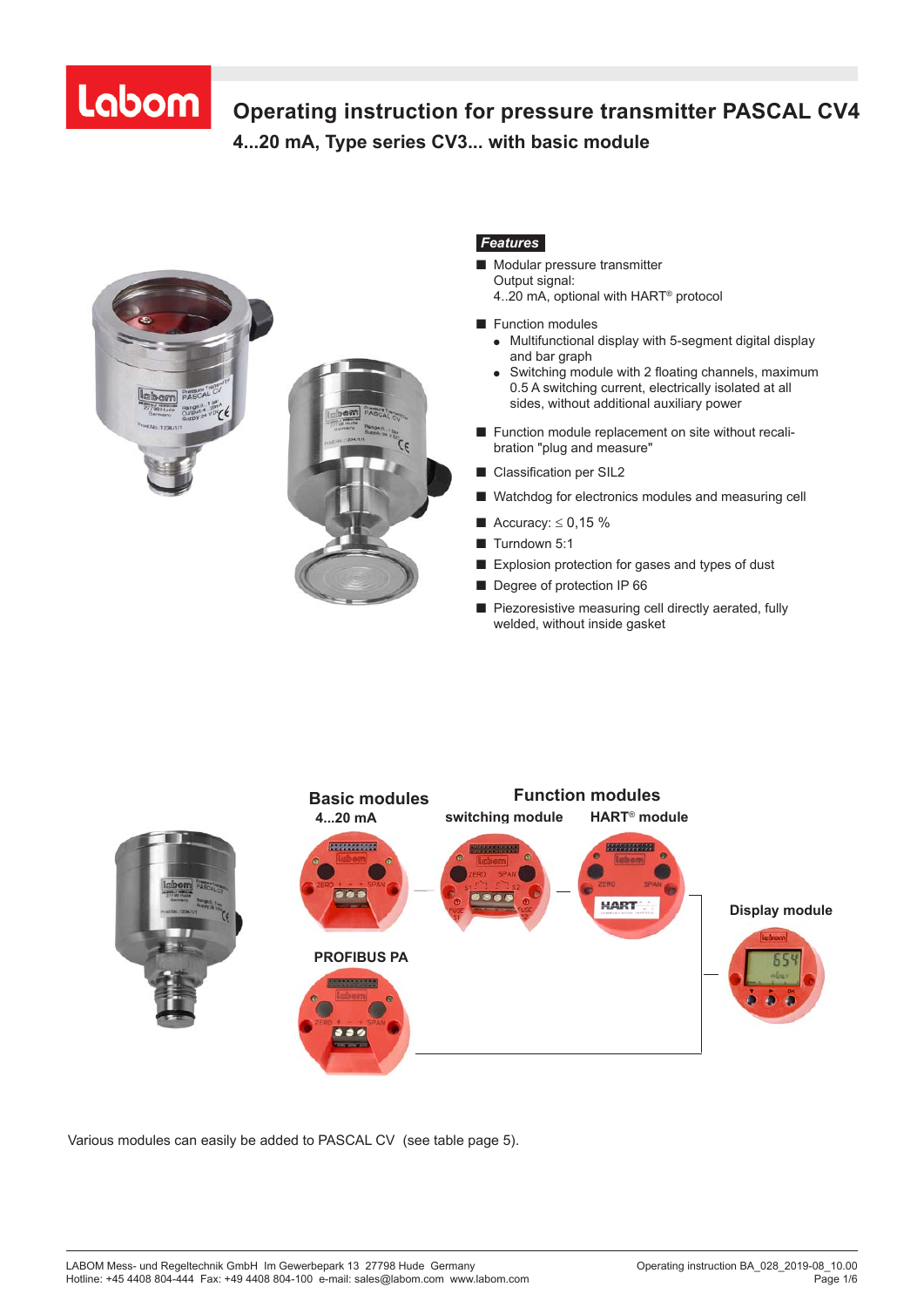#### *General*

These operating instructions refer to installation, commissioning, servicing and adjustment. Statutory regulations, valid standards, additional technical details in the relevant data sheet, details of the type plate and any additional certificates are to be observed along with these operating instructions.



## *Safety instructions*

- **Installation, operation and maintenance of the instrument** may be executed by authorized personnel, only, using suitable equipment.
- Warning: If the instrument is used incorrectly it is possible that serious injuries or damage can occur!
- **Prior to the disassembly of the pressure transmitter the** impulse ducts between the measuring transmitter and the process have to be locked and relieved from pressure.
- **The standard nominal pressure rating and the permissible** operating temperature of the gasket should be observed for all process connections. Operation outside the allowed nominal pressure rating, especially with clamp connections, is only possible with suitable clamps. In this case, note DIN 32676 for stipulations on heat resistance.
- **Pressure transmitters that are mechanically defective can** cause injuries or give rise to process faults. Suitable precautions should be taken to avoid this.

The CE marking on the instruments certifies compliance with valid EU directives for bringing products to market within the European Union. The following directives are met: EMC directives EMC 2004/108/EC Pressure Equipment Directive PED 97/23/EC Ex directive ATEX 94/9/EC



Electrical equipment in hazardous areas should only be installed and commissioned by competent personnel. Modifications to devices and connections destroy the operating safety, the ex-proofing and the guarantee. The limit values detailed in the EC Type-Examination Certificate of conformity are to be observed.

| Certificate no. | ТÜ |
|-----------------|----|
|-----------------|----|

V 04 ATEX 2387 X

Ex-protection intrinsically safe  $\langle \overline{x} \rangle$  II 1/2 G Ex ia IIC T4/T5/T6 Ga/Gb

 II 2 G Ex ia IIC T4/T5/T6 Gb Ex-protection dust  $\langle \mathbb{E} \rangle$  II 2 D Ex ia IIIC T xx °C Db

The pressure transmitter is suitable for Zone 0-connection. Zone 0 is allowed with pressure from 0.8 to 1.1 bar and temperatures from –20 °C to +60 °C.

- Before mounting the instrument ensure that pressure range, overpressure resistance, media compatibility, thermostability and pressure port are suitable for the process at hand.
- Conduct process installation before electrical installation.
- Measuring instruments that should not have any oil or grease residues in the pressure port are marked . Free of oil and grease".
- Gaskets must be chosen that are suited to the process connection and resistant to the measured medium.
- Check for pressure tightness when commissioning the transmitter.
- Do not insulate the temperature decoupler, as this would reduce the decoupling effect. Follow DIN 32676.
- Wire up the instrument with power switched off.
- The housing in protection class IP66 consists of a two chamber system in which the measuring cell is aerated directly in relation to the environment by means of a PTFE filter system.
- The instrument can only be protected against electromagnetic interference (EMC) when the conditions for screening, earthing, wiring and potential isolation are met during installation.
- The mounting position should be taken into consideration when checking the zero output. Standard transmitters are adjusted at the factory for vertical mounting. Changes to the mounting position can cause zero shifts at pressure ranges < 2 bar. These drifts can be corrected by adjustment on site.
- When the instrument is opened any contact with the electrical connections can affect the signals. This situation can be avoided by switching off the supply voltage or by disconnecting the signal circuit.
- The types of protection IP66 are only achieved, when the threaded ring has been screwed tight after electrical **CE marking CE marking connection connection** *connection connection connection connection connection connection connection connection connection connection connection connection* **connection**
	- The instrument requires no maintenance.

#### *Instructions for the operation with diaphragm seal*

- To avoid soiling and damage remove protective cap or wrapping in front of the separating diaphragm before mounting.
- Do not touch the flush mounted separating diaphragm, as there is a danger of deformation at measuring ranges to 10 bar / 150 psi. Instrument zero point and measuring characteristics could also be affected.
- Measuring instrument and diaphragm seal are a closed system and should not be separated.
- Avoid overtightening the process screw joints as this can result in zero displacements at the pressure transmitter (fixing error).
- When using systems with capillary for vacuum measurements always mount the pressure transmitter underneath the diaphragm seal. The instruments are set at the factory with pressure transmitter and diaphragm seal at the same height. Correct any differences in height between diaphragm seal and pressure transmitter arising from conditions on site on the pressure transmitter when placing the instrument into operation (see "Setting the measuring range"). When correcting for elevation be
- **Connection to Zone 0 Connection to Zone 0 Be sure to install and securely fasten the capillary to avoid <b>Connection** to **Zone 0 Be sure to install and securely fasten the capillary to avoid** vibrations. Roll up overlengths with a minimum radius of 50 cm. Shock and changes in temperature can impact on measurements.
- Process and ambient temperatures can cause zero displacements at the pressure transmitter with some<br> **Mounting and operating system designs.** We can supply you with an error analysis.

#### *Functional safety*

per IEC 61508 SIL 2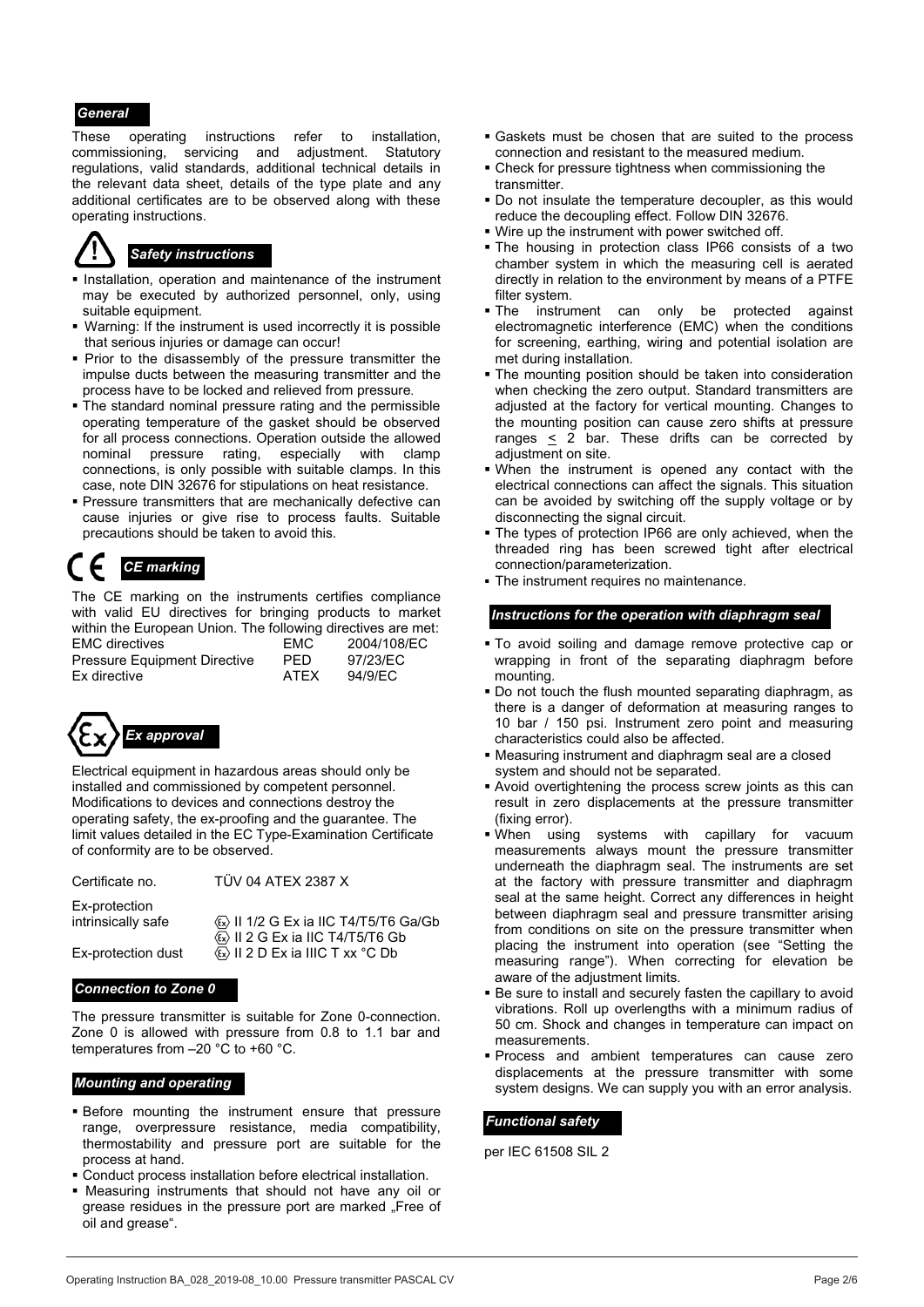#### *Certificates / Approvals*

| Interference emission | EN 55011 |
|-----------------------|----------|
| Noise immunity        | EN 61326 |

Classification per SIL2 for basic module 4...20 mA, Switching module and HART module.

#### **Ex-approval**

The limit values detailed in the EC-Type Examination Certificate are to be observed!

EG-Type Examination

TÜV 04 ATEX 2387 X Type of ex-protection  $\langle x \rangle$  II 1/2 G Ex ia IIC T4/T5/T6 Ga/Gb  $\langle \overline{\mathfrak{s}} \rangle$  II 2 G Ex ia IIC T4/T5/T6 Gb II 2 D Ex ia IIIC Txx°C Db

Permissible temperatures for pressure transmitter with category II 1/2 G

| Temperature    | Ambient     | Medium      |
|----------------|-------------|-------------|
| class          | temperature | temperature |
| T6             | $-20+60 °C$ | $-20+60 °C$ |
| Τ5             | $-20+80 °C$ | $-20+60 °C$ |
| $\overline{A}$ | $-20+85$ °C | $-20+60 °C$ |

Premissible temperatures for pressure transmitter with category II 2G

| Temperature | Ambient     | Medium      |
|-------------|-------------|-------------|
| class       | temperature | temperature |
| Т6          | $-20+60 °C$ | $-20+60 °C$ |
| Т5          | $-20+80 °C$ | $-20+80 °C$ |
| ГΔ          | $-20+85$ °C | $-20+85$ °C |

Premissible temperatures for pressure transmitter with category II 2D

| Max. surface temperature | Ambient / Medium temperature |
|--------------------------|------------------------------|
| 60 °C                    | 40 °C                        |
| 80 °C                    | 60 °C                        |
| 100 $^{\circ}$ C         | 80 °C                        |
| 105 $^{\circ}$ C         | 85 $\degree$ C.              |

#### *Connection diagram*

Internal terminals with cable gland design **Circular plug connector** 1 and 2 and 2 and 2 and 2 and 2 and 2 and 2 and 2 and 2 and 2 and 2 and 2 and 2 and 2 and 2 and 2 and 2 and 2 and 2 and 2 and 2 and 2 and 2 and 2 and 2 a



Modules may only be exchanged/added when the power supply has been switched off!

#### **Electrical data**

Sum of maximum values in the intrinsically safe circuits (according to IEC 60079-27; FISCO)

- $U_i$  = 30 V
- $\frac{1}{P}$  $= 150$  mA
- $P_i = 1,0 \text{ W}$ <br>C. = 4.8 nF
- $C_i$  = 4.8 nF<br>L = 20 µH
- $= 20 \mu H$

#### **Special conditions for safe use**

The pressure port of the pressure transmitter PASCAL CV type CVxx is allowed to be operated in an explosion hazardous atmosphere, which requires apparatus of the category 1, only if atmospheric conditions exist (Temperature from -20°C to 60°C, pressure from 0.8 bar to 1.1 bar).

Since the intrinsically safe circuits are connected with the earth potential for safety reasons, potential equalization has to exist in the complete course of the erection of the intrinsically safe circuit.

The maximum surface temperature regarding dust explosion protection was determined without dust layer. Additional information has to be taken from EN 60079-14.



<sup>1</sup> color code as Binder series 763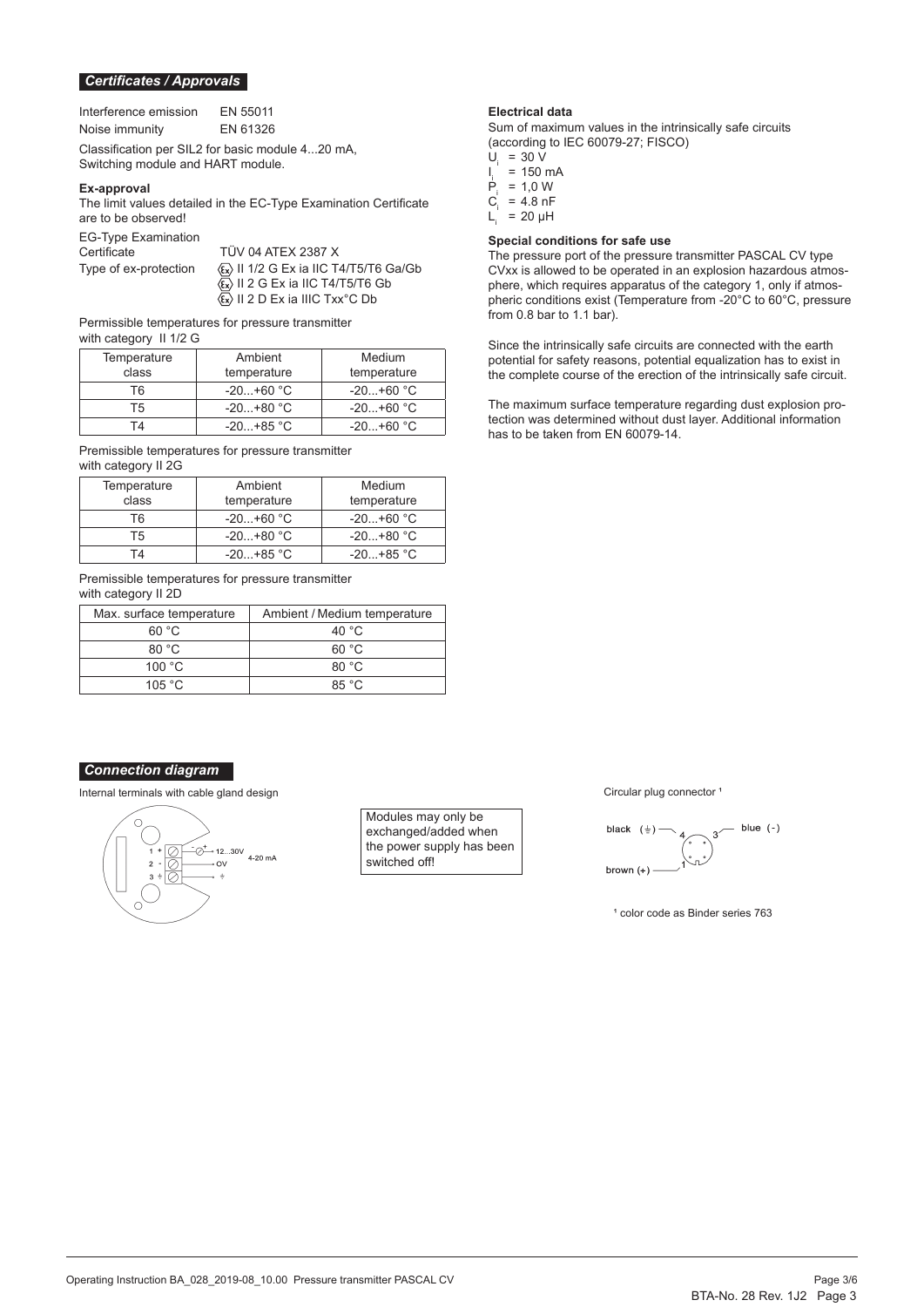## *Operation of pressure transmitter PASCAL CV with Basic Module 4...20 mA*

The standard factory setting for the basic module can be found in the table on page 5..



x) Various function modules can easily be added to PASCAL CV for displaying, switching or communicating purposes (see table p. 5).

#### **Setting the measuring range**

#### **Setting lower range value (Operating menu: Zero Point)**

- 1. Create a stable pressure at which 4 mA is to be set.
- 2. Hold down the left button (ZERO) for about 3 seconds.
- 3. The change to the lower range value is acknowledged after you release the button by a flashing "ZERO" LED.

#### **Note:**

The measuring span is always retained when the lower range value is changed if this is permitted by the sensor. A completed change is acknowledged by a flashing "ZERO" LED.

If the pressure transmitter is set outside the permissible measuring range limits (nominal range ±5 %, smallest measuring span) then the values will not be applied and the LED will not be acknowledged.

#### **Setting upper range value (Operating menu: Measuring Span)**

- 1. Create a stable pressure at which 20 mA is to be set.
- 2. Hold down the right button (SPAN) for about 3– seconds.
- 3. The change to upper range value is acknowledged after you release the button by a flashing "SPAN" LED.

#### **Note:**

The lower range value is always retained when upper range value is changed. A completed change is acknowledged by a flashing "SPAN" LED.

If the pressure transmitter is set outside the permissible measuring range limits (nominal range ±5 %, smallest measuring span) then the values will not be applied and the LED will not be acknowledged.

#### **Setting and resetting the write protection (Operating menu: Write Protection)**

After all parameters have been entered, subsequent operation can be disabled as follows:

- Press the "ZERO" and "SPAN" buttons at the same time (approx. 10 seconds). After write protection has been activated, the "ZERO" and "SPAN" LEDS flash in synchrony four times in succession.

Deactivating write protection:

- Press the "ZERO" and "SPAN" buttons at the same time (approx. 10 seconds).
- After deactivation, the "ZERO" and "SPAN" LEDS flash in synchrony.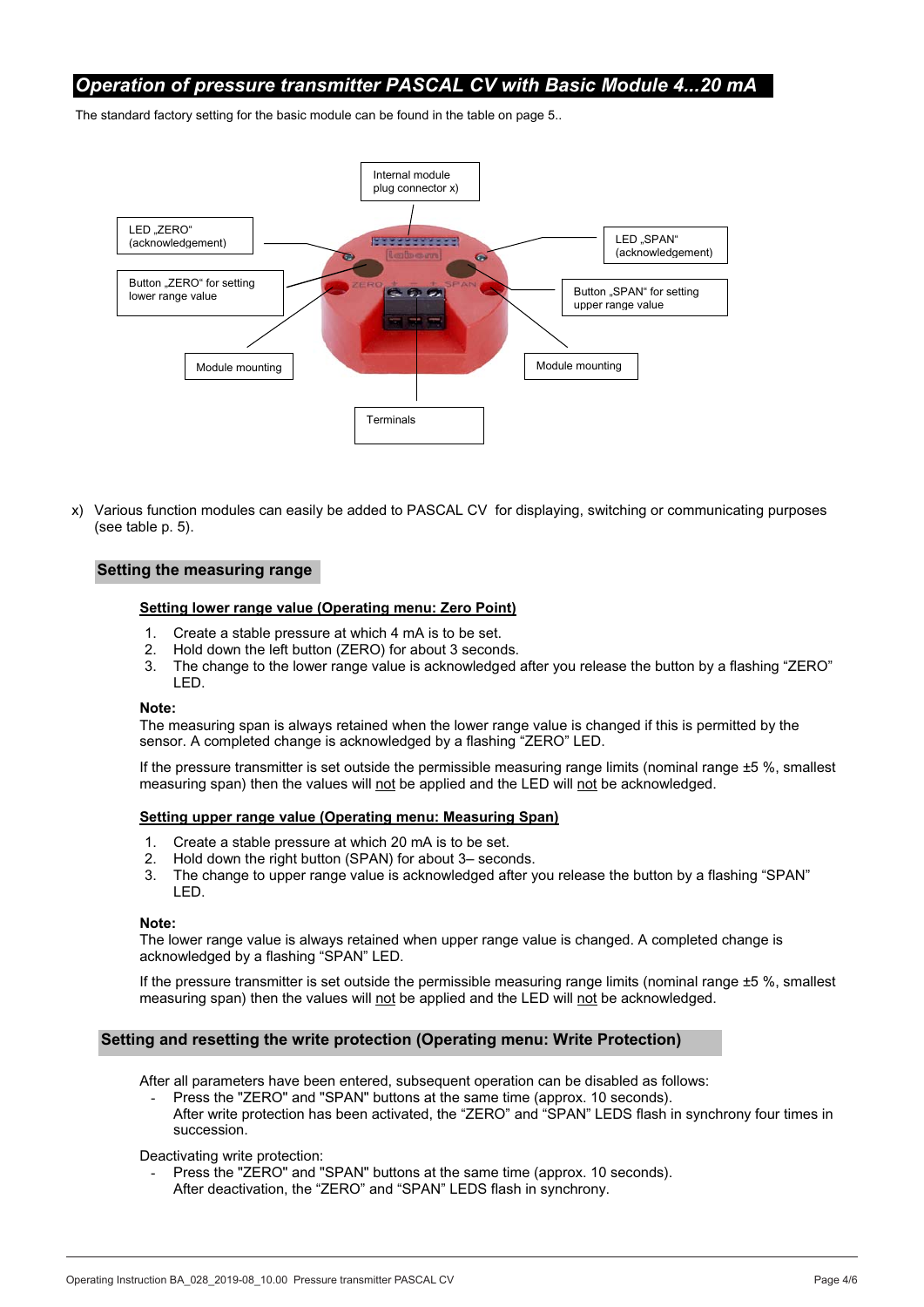#### *Parameterizing of basic module 4...20 mA Description of further function modules*

Please check the following table for further information concerning the operating menu of the basic module 4...20 mA (grey marked).

Various function modules can easily be added to PASCAL CV (see table).

These modules for display, switching and communicating can be exchanged or extended with ease on site without having to recalibrate or remove the device from the process ("plug and measure"). Automatic module detection renders programming redundant.

Note: Modules may only be exchanged/added when the power supply has been switched off!

|                                   | display of display | parameter                                                     |                                 | basic module              |                                | function modules         |                   |                                |
|-----------------------------------|--------------------|---------------------------------------------------------------|---------------------------------|---------------------------|--------------------------------|--------------------------|-------------------|--------------------------------|
| operating menus                   | module             | variability                                                   | standard                        |                           | 420 mA PROFIBUS                | switching<br>module      | display<br>module | $HART^{\circledR}$ -<br>module |
| zero point                        | RANGE / Zero       | see instrument ranges                                         | nominal range                   | $\boldsymbol{\mathsf{x}}$ | $\mathsf{x}$                   | x                        | x                 | x                              |
| measuring span                    | RANGE / Span       | see instrument ranges                                         | nominal range                   | $\mathsf{x}$              | $\mathsf{x}$                   | $\mathsf{x}$             | $\mathsf{x}$      | x                              |
| damping                           | <b>DAMP</b>        | $0.0120.0$ sec.                                               | $0.0$ sec.                      | W                         | $\mathsf{x}$                   | $\overline{\phantom{0}}$ | $\mathsf{x}$      | x                              |
| min-max-values                    | HI/LO              | pressure and temperature<br>ressetable                        |                                 |                           | x                              |                          | x                 | x                              |
| characteristic                    | <b>FUNC</b>        | linear, table                                                 | linear                          | W                         | $\qquad \qquad \longleftarrow$ | $\overline{\phantom{0}}$ | $\mathsf{x}$      | x                              |
| pressure unit                     | <b>UNIT</b>        | bar, mbar, kPa, MPa, mmH2O,<br>mH2O, kg/cm <sup>2</sup> , psi | bar                             | W                         | $\mathsf{x}$                   |                          | X                 | x                              |
| measuring circuit<br>test         | <b>LOOP</b>        | 3.5522 mA                                                     |                                 |                           |                                |                          | $\mathsf{x}$      | $\mathsf{x}$                   |
| alarm state                       | <b>ALARM</b>       | $<$ 3.6 mA, $>$ 21.0 mA                                       | $<$ 3.6 mA                      | W                         | $\overline{\phantom{0}}$       | $\overline{\phantom{0}}$ | $\mathsf{x}$      | $\mathsf{x}$                   |
| current trimming                  | <b>I-CAL</b>       | $-2 \%+5 \%$                                                  |                                 | $\qquad \qquad -$         |                                | $\overline{\phantom{0}}$ | $\mathsf{x}$      | x                              |
| pressure trimming   P-CAL         |                    | zero point -50+50% o.n.range<br>span $-10+10$ % of nom. range |                                 |                           | x                              |                          | $\mathsf{x}$      | X                              |
| table function                    | <b>TABLE</b>       | 231 points in table                                           | $0% = 4 mA$<br>$100 \% = 20 mA$ |                           |                                |                          | $\mathsf{x}$      | X                              |
| system info                       | <b>INFO</b>        | software, serial number<br>revision level                     |                                 |                           | $\mathsf{x}$                   |                          | $\mathsf{x}$      | x                              |
| factory data reset                | <b>RESET</b>       |                                                               | $\hspace{0.05cm}$               |                           | $\mathsf{x}$                   | $\qquad \qquad$          | $\mathsf{x}$      | x                              |
| switch points                     | <b>SWCH1(2)</b>    | 0.0100.0 % of nominal range                                   | 50 %                            |                           | $\mathsf{x}$                   | X                        | $\mathsf{x}$      | x                              |
| hysteresis                        | SWCH1(2)/Hyst.     | 0.0100.0 % of nominal range                                   | 0.1%<br>hyster falling          |                           | x                              | W                        | $\mathsf{x}$      | x                              |
| switching function SWCH1(2)/SwTyp |                    | breaker, maker                                                | breaker                         |                           | $\mathsf{x}$                   | W                        | $\mathsf{x}$      | x                              |
| write protection                  |                    | ON, OFF                                                       | <b>OFF</b>                      | $\mathsf{x}$              | x                              | $\mathsf{x}$             | x                 | x                              |

Modifications reserved BTA-No. 028 P. 6

 $x =$  configurable

w = factory setting

#### *Error code description*

|              | <b>System Errors</b>                                     |  |
|--------------|----------------------------------------------------------|--|
| W-DOG        | Device software not running correctly.                   |  |
| <b>ERROR</b> |                                                          |  |
| <b>FLASH</b> | Device parameters invalid.                               |  |
| <b>ERROR</b> |                                                          |  |
| <b>BrdGE</b> | Bridge is faulty.                                        |  |
| <b>ERROR</b> |                                                          |  |
| SnSr         | Error in sensor module or this basic module cannot       |  |
| nmbr         | access the sensor.                                       |  |
| bASE         | The sensor module has been replaced or there is an error |  |
| ChkEr        | in the basic module.                                     |  |
| SnSr         | Error in sensor module (compensation table/set-up data)  |  |
| ChkEr        |                                                          |  |

**3** Pressure outside nominal measuring range and temperature outside specified range.